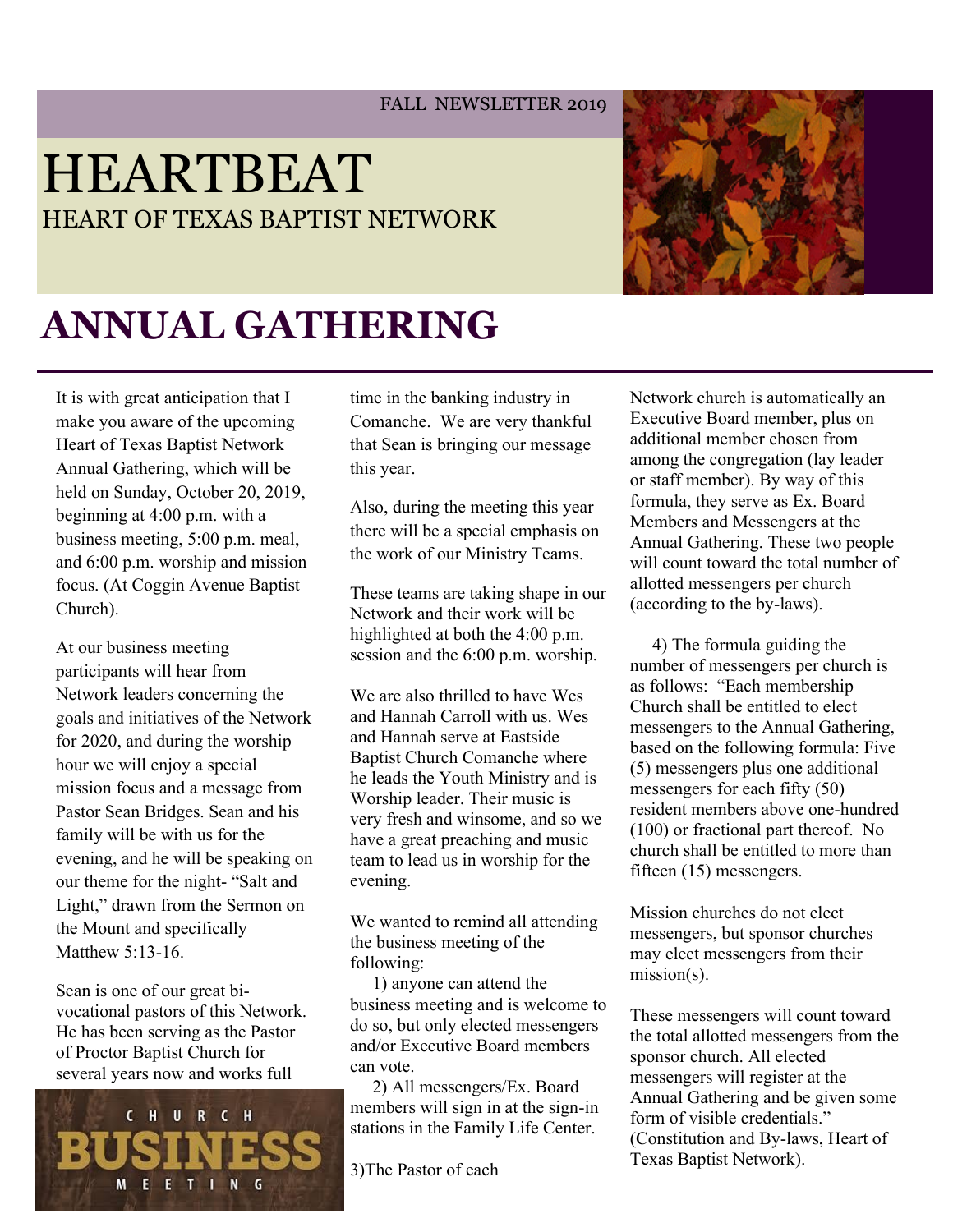#### ZAMBIA MISSION TRIP

 It was my great pleasure to travel to Zambia and work with Staci Powers, IMB Missionary to Zambia, and Tim Skaggs, Pastor of Coggin Avenue Baptist Church, to conduct a bush training event for the Pastors and leader in Namwala, Zambia. 13 people attended this event, and Tim Skaggs did a tremendous job teaching through the book of Hebrews.

 In the afternoon, I taught Systematic Theology to the learners. This group was warm, loving, hospitable, and set an example for us in commitment to Christ and to his calling by sleeping on the ground in tents for five days through some very challenging weather conditions.

 We also want to thank Dr. Sam Goff of Coggin Avenue Baptist Church for his very able administrative work in planning the logistics of this trip. (by Don Fawcett)



#### MISSIONARY-IN-RESIDENCE HOUSE

 Beginning in October of 2019, IMB Missionary Staci Simpson Powers will be our honored guest at the Heart of Texas Baptist Network Missionary-in-Residence House.

 Staci is currently serving in Zambia (south Central Africa) as a career missionary with the IMB of the Southern Baptist Convention. She has served there and in other African nations with her husband Jeff Powers, and has continued to do so since the time of his passing.

 Staci will remain at the Mission House through the remainder of 2019 and well into 2020. She is an outstanding missionary and exemplary human being, and we hope that you will make an effort to get to know her in the coming days.

 If you would like Staci to come and speak at your church, event, or to a group, please contact the office in the time being until her arrival. We can then forward the information to her for contact and follow-up.



**Tim Skaggs, Pastor of Coggin Avenue Baptist Church, with the leadership training group, Namwala, Zambia.**



**Support Team for leadership training, Namwala, Zambia**



**In Leadership training, Namwala, Zambia**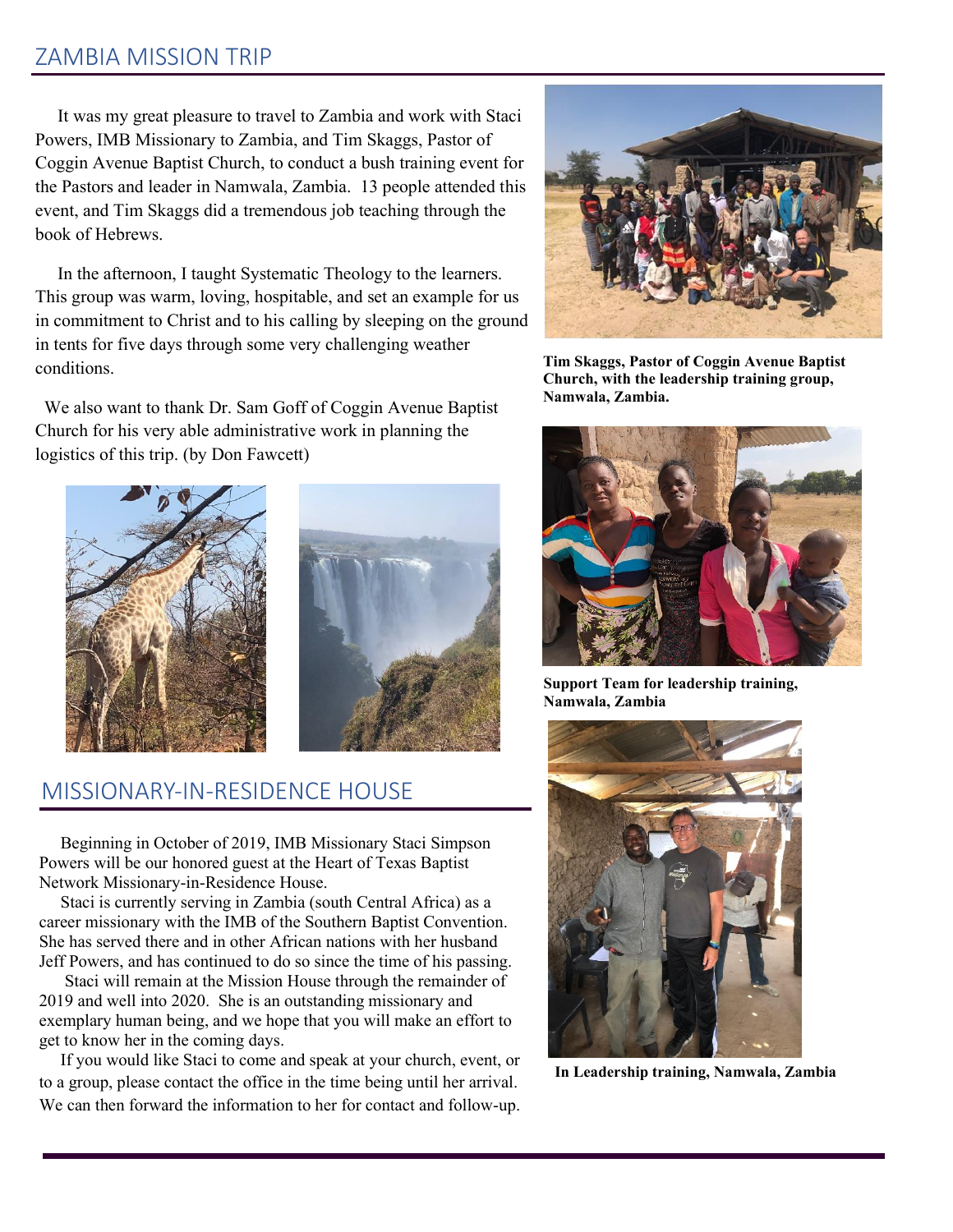### MISSION TEAM

The Network Mission Team is the newest team formulated in our Network to serve the churches in the area of missions. This team was formed to actualize the following goals:

- To encourage local churches of the Network to engage in missions.
- To plan and actualize through the Network one mission focus per year in the following areas (one international, one Texas/Mexico, and one local within the Network).



 • To gather and disseminate mission information to the churches of the Network.

• To encourage personal ministry to the missionaries residing in the Missionary-in-Residence House.

This team, recommended by the Administrative Team and ratified by the Executive Board (August 26, 2019), is made up of the following members:

Team Leader- **Neil Carroll,**  Deacon and Leader, Eastside Baptist Church, Comanche. [ncarroll1963@yahoo.com](mailto:ncarroll1963@yahoo.com)

**David Bryant**- Pastor, Southside Church, Brownwood **Dr. Sam Goff**- Missions Pastor,

Coggin Avenue Baptist Church, Brownwood

**RonWinsman-**Pastor, Northridge Baptist Church, Early **Peggy Hickey**- member, Blanket Baptist Church (former IMB Missionary, Myanmar)

**Ivan Chesser-** member, First Baptist Church of Mullin

**Dr. Mark Towns-** Pastor, First Baptist Church of Brownwood. Please pray for this team as they carry out this very important kingdom work in and through this Network.



#### STAFF NEWS

 As part of our annual assessment during summer of 2019, the Administrative Team suggested that we attempt to combine the positions of Communications Director and Financial Secretary, which created a new position-Director of Communications and Finance.

 Rebeca Walters has been hired for this position. She earned an Associate of Science Degree in Computer Business Management from CCNN-Reno, NV and is experienced in communications in business and medical applications. She is also a Licensed Massage Therapist in the State of Texas and has worked in Brownwood as a Massage Therapist.

 We are thrilled to have Rebeca Walters as part of our Office Team here at the Network. Abbie Valencia will continue her regular duties as Ministry Assistant.

 We also want to thank Bobbie Fawcett, PPCD Teacher at Heartland Educational Co-op, for serving as our Financial Secretary for many years. She has done a great job in this area, and we also want to recognize Roberto Limon who acted as our Communications Director as a permanent employee through the years and then twice in times of transition. We appreciate the sacrificial efforts of both of these individuals.

#### AMONG THE CHURCHES

- David Barnum has retired as Pastor of Grosvenor Baptist Church.
- Ron Winsman has been called as Pastor of Northridge Baptist Church.
- Richard Couch has resigned as Pastor of Pleasant Grove Baptist Church. Russell Davis has been called as Interim Pastor.
- Sydney Baptist Church is searching for a Pastor. Jaci Garrett is serving as Interim Pastor.
- Bill Wells has retired as Pastor of Brookesmith Baptist Church after a long and faithful career in business and as a bi-vocational church planter and pastor.
- It is with heavy hearts that we report the passing of Brother Ruben Packer. Ruben served as the Pastor of Victory Baptist Church (See next page).